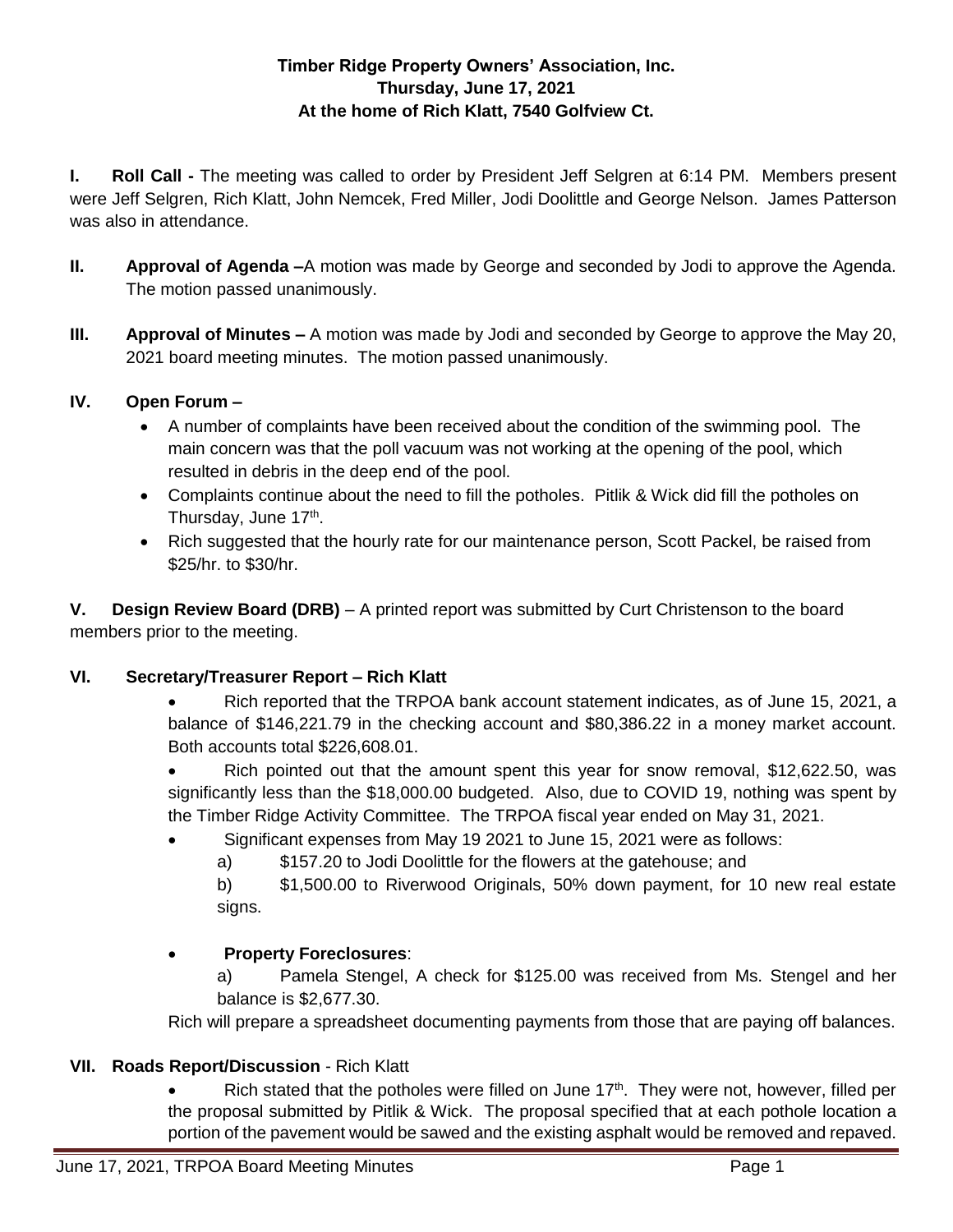Rich will prepare a memo to Matt Gaulke stating our dissatisfaction with the asphalt patches and that we would expect a reduction in the \$4,100 asphalt proposal.

#### **VIII. Activities Committee Liaison Report –**

 **Spring Garage Sale** – Fred said hat 24 households participated in the garage sale. It was suggested that an ad be placed in the Lakeland Times for upcoming garages. A 2021 August garage sale is on the agenda for the annual meeting. A decision will be made at that time about an August garage sale.

 **Pool Party –** A pool party was originally planned for June 26, but that date has been changed to Saturday, July 10<sup>th</sup>, from noon to 5:00 PM. Jeff and Fred are responsible for planning the pool party. TRPOA will provide hot dogs/brats. Participants will be asked to bring a dish to pass. It will be for families.

**• Holiday Party –** The consensus was that we should begin planning for a 2021 Christmas party. December 10 or 11 at Norwood Pines was suggested. George will proceed with reserving Norwood Pines. Other locations suggested were the Boathouse or Northfork if Norwood Pines is not available.

Other social gathering ideas suggested were block parties and a gourmet dinner group.

**IX. Website/Media Report –** Fred said that he has been updating the pictures on the web page.

## **X. Old Business**

## **2021 Annual Meeting Schedule**

a) Format of Meeting, The meeting will be at the golf club house, and there will be no Zoom due to inadequate Wi-Fi at the club house.

- b) Meeting Assignments
	- (1) Check-in table, Pat & John
	- (2) Hand Microphone, Fred
	- (3) Refreshments:
		- (a) Coffee, Rich
		- (b) Doughnuts, George
- **Goals and Objectives for 2020-21**:

a) Investigate swimming pool alternatives – Still ongoing, Rich suggested an Ad Hock committee that would investigate the feasibility of a TRPOA owned and operated swimming pool. The following board members volunteered to be on the pool feasibility committee:

- Rich Klatt, Chairman
- Fred Miller
- Jeff Silgren
- John Nemcek
- Jodi Doolittle

b) Investigate other recreational facilities like a pickle ball court and playground – could be part of the pool feasibility committee.

c) Front entrance/gate house – Hooking up the well to electricity was suggested to ease in the watering of the flowers at the gatehouse.

- **Timber Ridge History Committee –** No report.
- **XI. New Business –** No new business